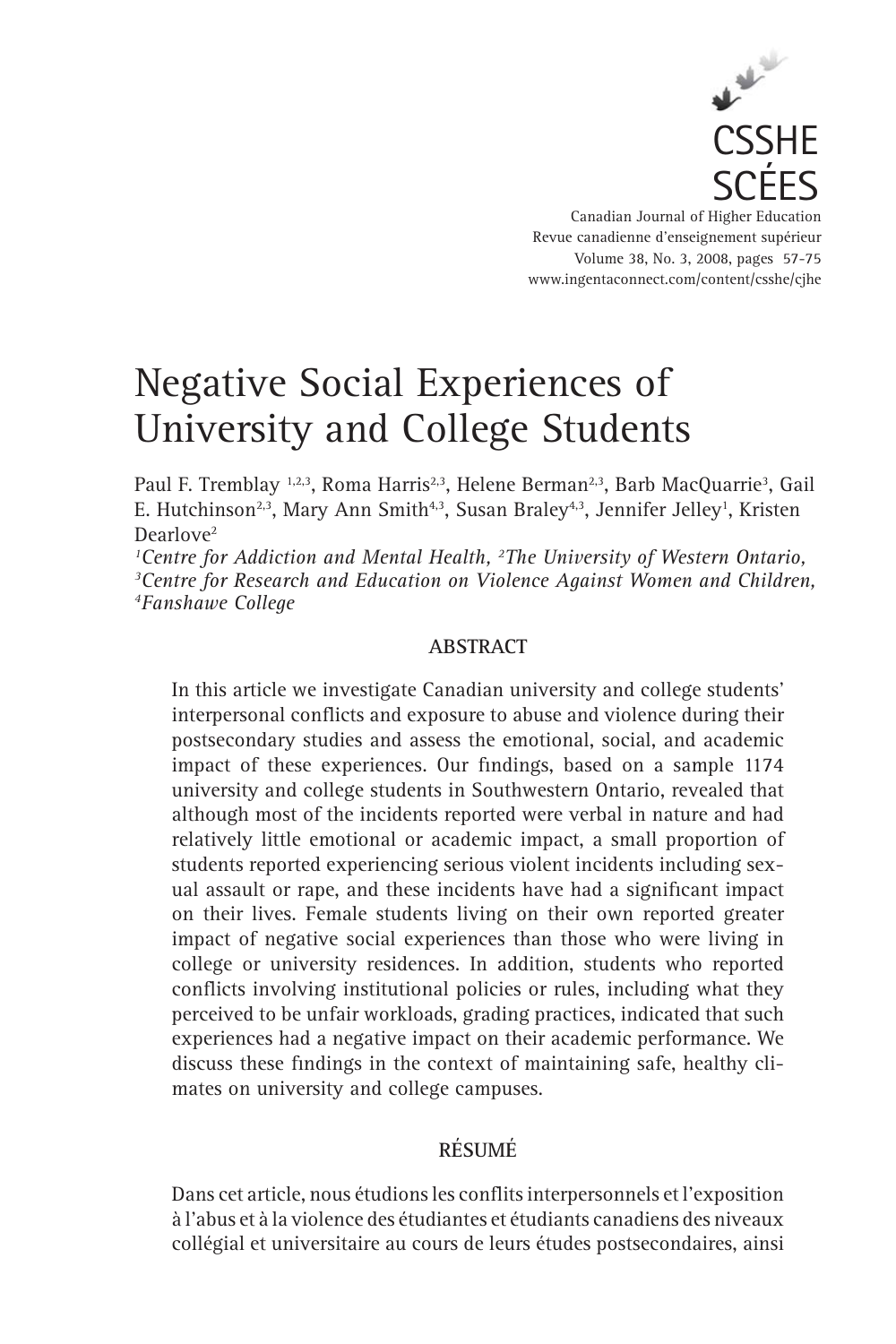que l'impact émotionnel, social et académique de ces expériences. Les résultats sont basés sur un échantillon de 1174 étudiantes et étudiants du sud-ouest de l'Ontario. Les résultats démontrent que, bien que la plupart des incidents signalés soient des conflits de nature verbale qui ont eu peu d'impact émotionnel ou académique, une petite proportion d'étudiantes et d'étudiants ont quand même signalé des incidents violents, y compris l'agression sexuelle et le viol, et ces expériences ont eu un impact significatif sur leur qualité de vie. Les étudiantes vivant seules ont signalé un plus grand impact que celles vivant en résidence au collège ou à l'université. Les étudiantes et étudiants qui ont signalé des expériences reliées aux politiques institutionnelles et aux règles d'évaluation telles que des charges de travail et des évaluations perçues comme inéquitables ont indiqué que ces expériences ont eu un impact négatif sur leur rendement académique. Nous discutons de ces résultats dans le contexte des efforts visant à maintenir un climat sain de sécurité dans les universités et les collèges.

Echoing the horrific events at Montreal's École Polytechnique, the shootings at Virginia Tech, Northern Illinois University, and Dawson College have once more brought to the fore questions about the safety of university and college campuses. Although tragic events bring the problem into public scrutiny and typically elicit reactions of shock, outrage, and urgent calls for action, research findings suggest that various forms of violence and harassment are a common part of everyday life for many students in Canada and the United States.

A number of studies have explored specific forms of violence experienced by college and university students, such as alcohol-related assaults (e.g., Adlaf, Demers, & Gliksman, 2005; Wechsler, Lee, Kuo, & Lee, 2000), sexual harassment, sexual violence, and violence in dating relationships (e.g., Aosved & Long, 2005; DeKeseredy & Kelly, 1993; Fisher, Cullen, & Turner, 2000; Jones, 2000). For instance, in a sample of 433 college students from Buffalo, New York, 29% of males and 17% of females had been the targets of physical aggression and 20% of males and 12% of females reported initiating an act of aggression in the previous year (Leonard, Quigley, & Collins, 2002). In another study involving 961 students at a medium-size university in a rural region of the Northeast United States (Luckey, 1999), 30% of the participants reported that they had been the victims of at least one incident of violence during the previous academic year. These incidents included robbery, assault, sexual victimization, verbal harassment, bias-related violence, domestic violence, dating violence, and hazing. Nine percent of the female respondents were victims of sexual violence consisting of unwanted kissing or petting, unwanted sexual intercourse, or other sexual activity including physically forced or threatened intercourse. In a more recent study among 935 female undergraduates from a southeastern state university in the United States, 36% of the African American women and 26% of the White women in the sample had experienced unwanted sexual contact since their university enrolment (Gross, Winslett, Roberts, & Gohm,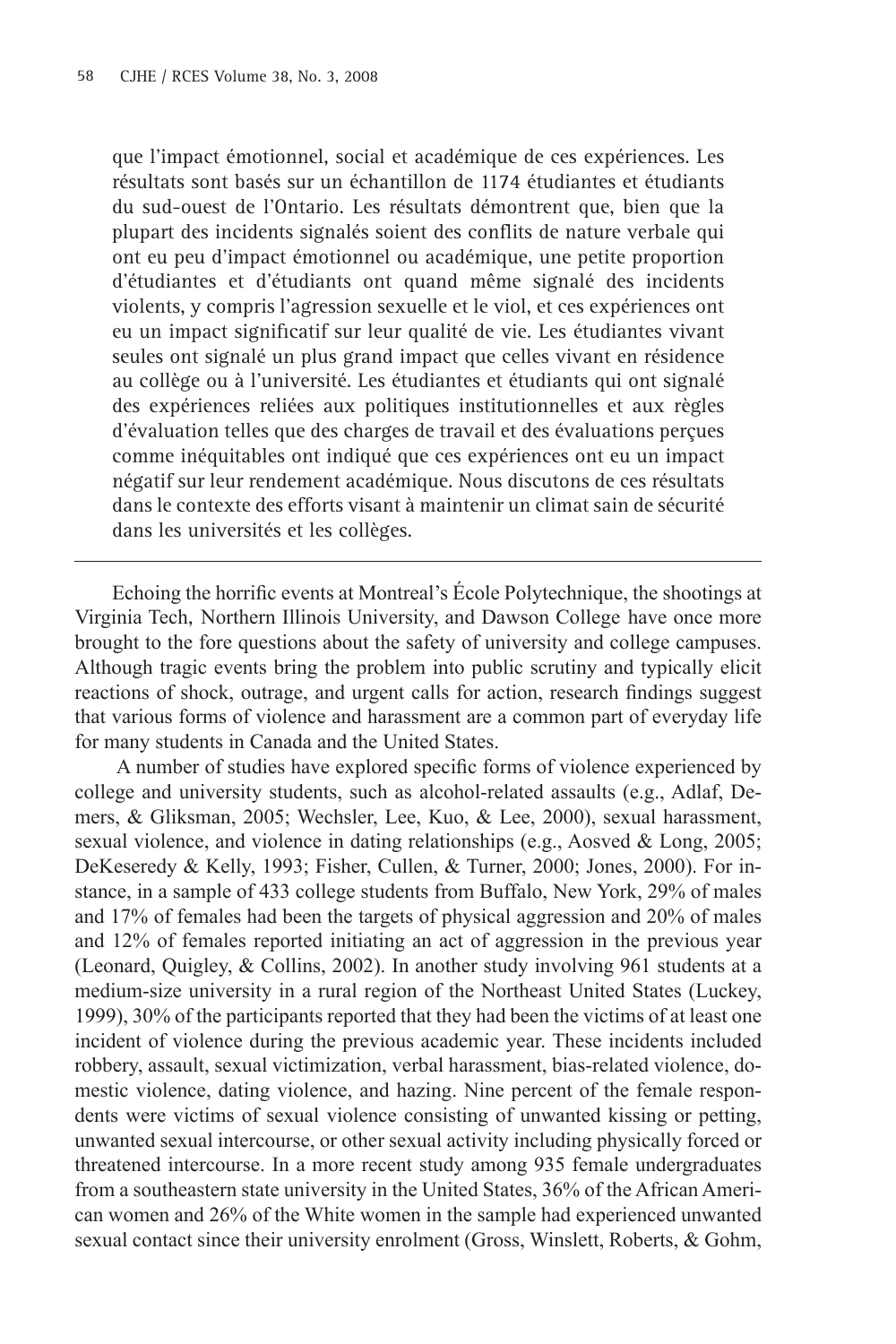2006). The sexual aggressors in these situations were known to the women in all but 2% of the incidents.

In a survey of Canadian campuses, Adlaf et al. (2005) described a number of alcohol-related harms resulting from other students' drinking, including serious arguments or quarrels (17%), being pushed or assaulted (10%) and sexual harassment (10%). Students who resided on campus or off campus without family members were at a significantly greater risk of experiencing these harms than those who were living with their families, off campus. In a study assessing the experiences of physical aggression in the previous year of 2,647 university students at six universities in Canada, 30% of male and 22% of female students reported at least one incident (Tremblay, Graham, & Wells, 2008).

The psychological, social, and health-related effects of different forms of interpersonal conflict in college or university populations have received relatively limited attention, although Mellin (2004) reported that "relational victimization" is associated with depression among college students. However, we do know from studies with other populations that exposure to interpersonal violence and abuse has a negative impact on learning. For example, children who witness violence in their homes do not reach the same level of academic achievement as other children, and they also experience higher levels of depression and anxiety (e.g., Shonk & Ciccetti, 2001). Moreover, as adult learners, women who are abused by their intimate partners have difficulty engaging in classroom learning (Horsman, 1999), are more distracted by fear for their own and their children's safety (Brush, 2000), and have more trouble concentrating than do women who are not abused (Raphael, 1996). A recent study assessing the impact of uncivil behaviour among university students found that incivility was associated with psychological distress, low satisfaction. and disengagement from university and low academic achievement (Barker Caza & Cortina, 2007). The study also revealed that the relation between incivility and distress was mediated by perceptions of injustice and ostracism.

The present study had three objectives. The first was to describe university and college students' experiences of harassment, aggression. and violence during their post secondary education. Given the conceptual overlap between harassment, aggression, and violence, and a general lack of agreement in the literature on the boundaries of these concepts, we set out to survey a broad and inclusive category of interpersonal experiences that we labelled "negative social experiences." These experiences include "low-intensity" deviant behaviours that fall under the category of incivility and include acts such as insults and condescending remarks (Barker Caza & Cortina, 2007). The second objective was to assess the emotional, social and academic impact of these experiences and to determine how impact varied in relation to type of experience, gender of the respondent and of the opponent, and a number of demographic variables. The third objective was to investigate the influence of the various types of negative experiences on the academic work of students.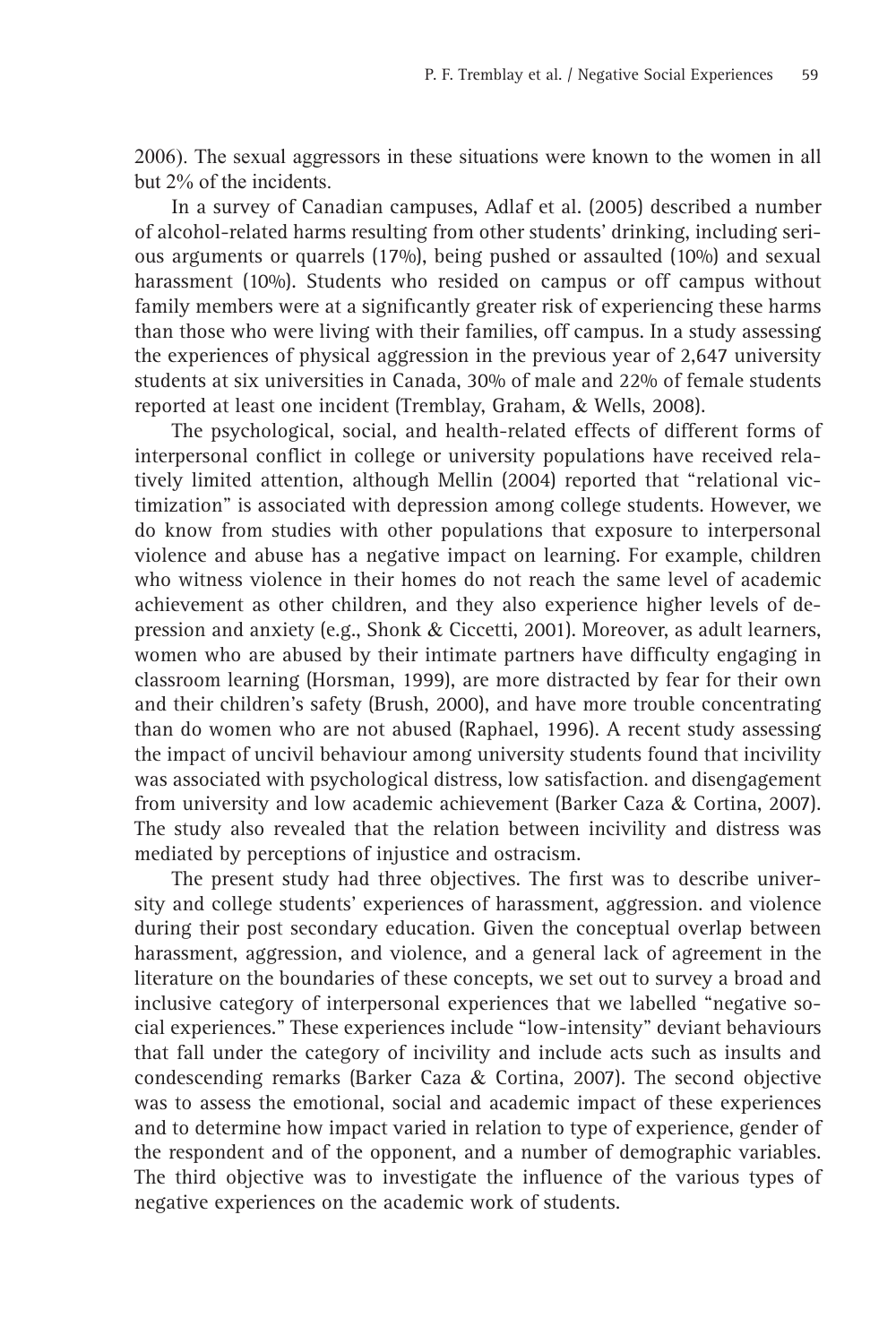## **Method**

### *Recruitment and Sample*

In January 2005, 4,995 full-time undergraduate and graduate students at a large university and 2,500 students at a community college in Southwestern Ontario were sent an email message inviting them to participate in an online study. Their email addresses were randomly sampled from a list of all full-time student addresses provided by the Registrars from each institution. The invitation provided a general description of the study as well as a link and a password to access the study website and the consent form. Participants were entered in a draw for one of three cash prizes of \$300 each. Three reminder email messages were sent to the college sample, and two were sent to the university sample at approximately two-week intervals. A total of 674 university and 500 college students (total = 1,174) responded to the survey for an overall response rate of 15.7%.

## *Survey Questionnaire*

A multidisciplinary team of researchers developed the questionnaire used in the study. A pilot study was conducted with small groups of students to develop, test, and refine the questions. The resulting questionnaire includes a combination of closed- and open-ended questions. The open-ended format was used to allow respondents to provide a general description of negative social interactions they had experienced. Questions were also included to elicit more in-depth specific information about participants' most significant negative social experience, as well as close-ended questions and rating scales that addressed the psychological and academic impact of the incident, reporting of the incident, sources of assistance, and the perceived effectiveness of the services provided. The questionnaire also requested information about students' sex, age, academic year, school or faculty of registration, housing arrangements, language proficiency, ethnoracial background, disabilities, sexual orientation, and identification with religious, spiritual, ethnic, cultural, political and ideological groups.

*Negative social experiences.* Students were asked to describe any negative social experiences that occurred since their enrolment at college or university. In describing such events, they were advised that "For each experience, we would like to find out about what happened, how often this happened, why you think it happened and anything else you would like to tell us about this experience." Five categories of negative experience were listed:

- 1. Verbal experiences (e.g., insults, threats, intimidation, humiliation, coercion, offensive conversations directed at you);
- 2. Physical (e.g., grabbing, pushing, pulling, slapping, punching, unnecessary force used in sporting activities);
- Sexual (e.g., inappropriate sexual remarks, offensive jokes or dialogue, 3.displays of sexual material, inappropriate touching, demanding sexual favours in return for something, and sexual assault);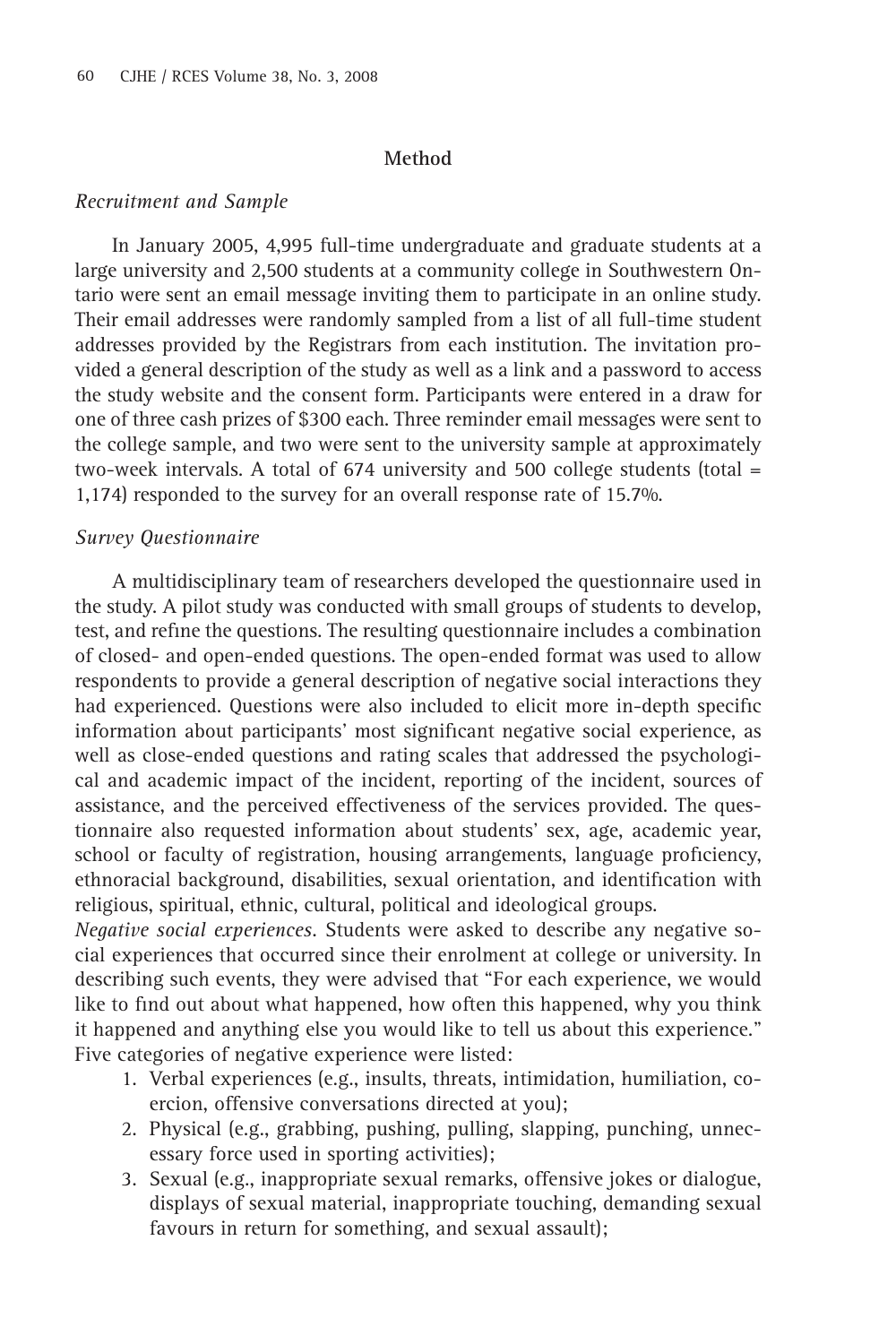- 4. Indirect meaning that you did not have face-to-face contact with the offender (e.g., being the subject of malicious rumours, receiving malicious email messages, having something stolen from you);
- 5. Other experiences (any other experience not covered in the previous categories).

*Impact of negative experiences*. Of the experiences they described, the respondents were asked to identify one that had the greatest negative impact on them and they were then asked a number of questions about that experience, including the number and sex of offender(s), whether the offender was part of the university/college community, the relationship between respondent and offender, the location of the experience, the frequency of occurrence, views about why the negative experience occurred, whether and to whom the respondent reported the incident, and the effectiveness of any assistance they received. Using 5-point Likert rating scales, the respondents were also asked to indicate the extent to which the experience they described made them feel (1) upset, (2) angry, (3) afraid, or (4) numb, detached, distant or disconnected from day-today life; as well as the extent to which the experience had a negative impact on their (5) academic work, (6) self-confidence or self-esteem,  $(7)$  relationships with friends or family, (8) overall health and well-being, and (9) the extent to which they blamed themselves for the experience. A confirmatory factor analysis revealed that it was appropriate to combine these nine items into one total impact scale ( $α = .88$ ).

## *Classifying Negative Social Experiences*

The general categories of experiences, namely verbal, physical, sexual, indirect, and others, were used to help students recall and organize their comments about these events. However, a more specific and precise classification of these experiences was developed by the researchers over several iterations by examining participants' responses, by adding more specific categories of experiences as needed, and by referring to other classification studies (e.g., Harris, M. B., 1992, Graham, Tremblay, Wells, Pernanen, Purcell, & Jelley, 2006). Three coders used the detailed coding system to classify all the incidents reported by the students. The scheme is presented in Table 1. One of the coders was the project coordinator who has extensive experience coding observational data of aggressive incidents. In addition, two undergraduate nursing students were trained to code the incidents; one coded the incidents reported by the college students, and the other coded the incidents reported by the university students. The coders achieved a reasonably high level of consistency in applying the coding system (the agreement index between the project coordinator and the students was 86.2%; Kappa coefficient = 0.77). When disagreement occurred, a compromise code was assigned. The most significant negative social experiences were also coded using the same classification table by the research coordinator and by a third-year psychology student. The agreement index and inter-rater reliability index (Kappa) were 78.7% and 0.76 respectively. A compromise code assigned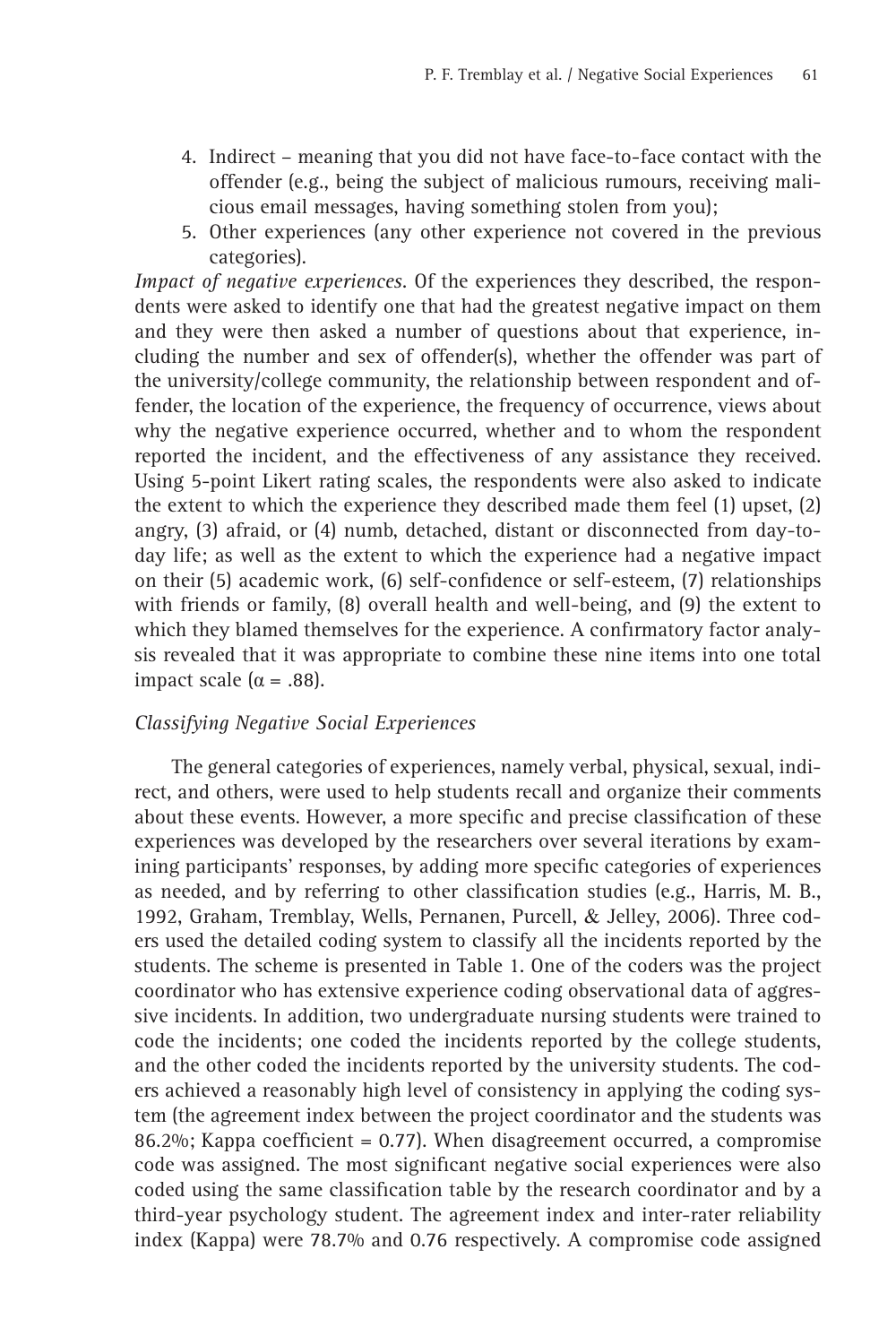by the principal investigator was used in cases where the raters did not agree. When a respondent's description included more than one type of behaviour, the most severe behaviour was selected.

# **RESULTS**

Of the 1,174 students (72.9% women) who completed the questionnaire, 710 respondents (64.9% women and 48.1% men) reported at least one negative social experience. Among them, they described a total of 1,296 such experiences. In describing these results, we focus on the 614 students who described their most significant negative social experience. The mean age of this group was 22.13 years  $(SD = 4.9)$  and the majority of these students were women  $(78.7\%)$ . Table 1 presents the distribution of the most significant negative social experiences reported by category, from the women and men in this group. As shown in Table 1, the majority of these experiences fell in the mild verbal, gossip/jokes, and severe verbal categories.

# *Total Impact*

*Impact by category*. Although many students reported that their experiences had a relatively mild impact, as is shown in Figure 1, this was not the case for those who reported sexual assaults  $(M = 3.96)$  or for those who chose to describe events that "happened earlier"  $(M = 3.24)$ . With regard to the latter, although the students had been asked to describe experiences that occurred while enrolled in college or university, a few chose to describe earlier events, including sexual assaults, childhood abuse, being disowned, or forced to leave their homes. Such events clearly had a significant and lasting impact on the students who reported them. Although the overall numbers of severe incidents were relatively low, the potential for long-term harm from such incidents is evident in the words of one female student who described a rape that occurred while she was living in residence.

> The most negative experience I have had at university. . . was when I lived in residence last year. I had gone out to the bar one night with a bunch of friends. When I returned to rez [sic] I was quite intoxicated and went to watch a movie with one of my male friends who had accompanied me to the bar. I passed out in his room and woke up because I was being anally raped. Obviously this was the most serious and negative incident for me. It happened because he was also drunk and decided to take advantage of me. I chose not to do anything about it because at the time I felt that it was my fault because I had chosen to go watch a movie with him and I honestly felt absolutely humiliated. I wish now that I had done something about it as it is something that I will never forget. I also now do not like to be touched even by my boyfriend anywhere around my very lower back, bum, and the back of my upper thighs.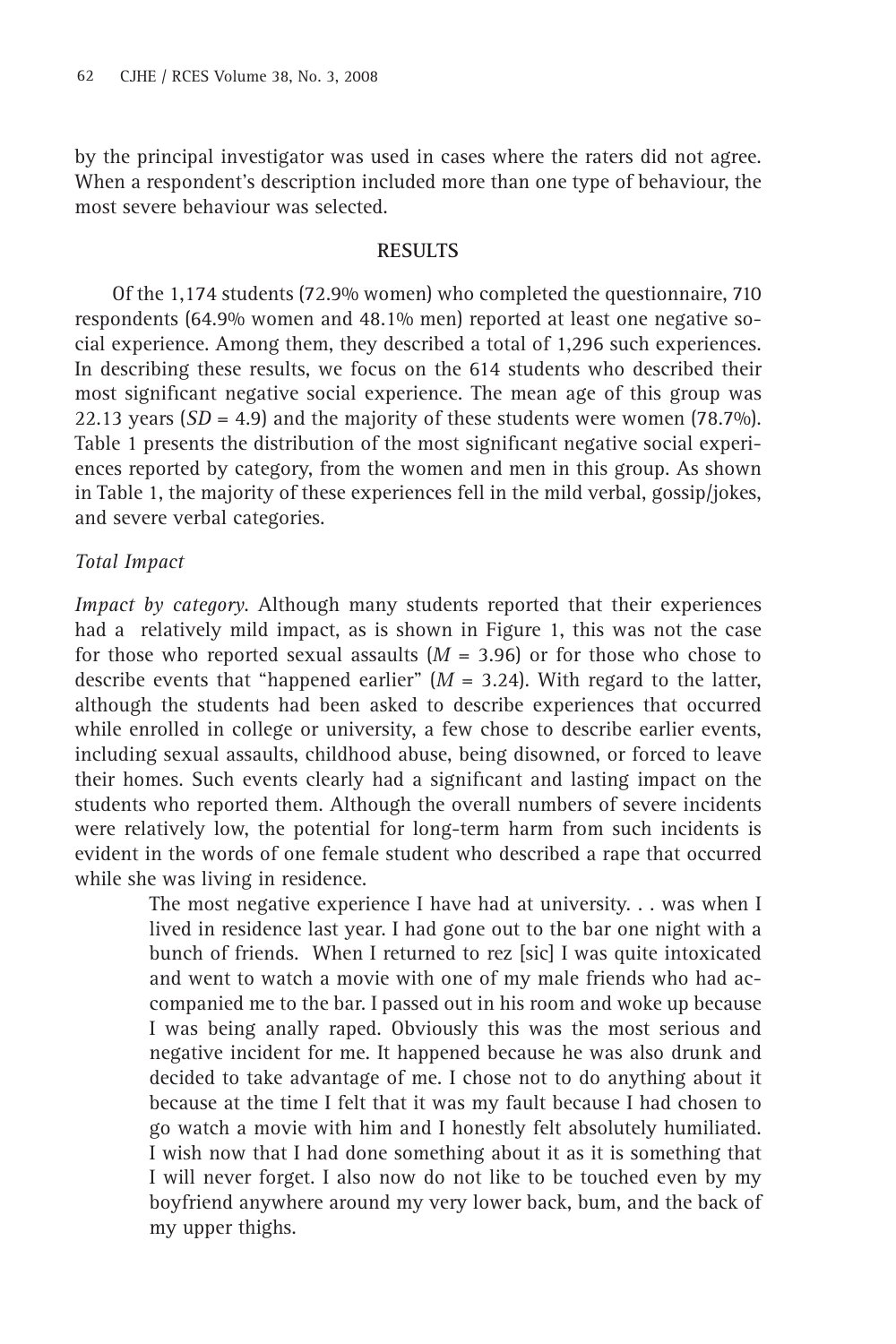Implicit in these words is the idea that the "victim" was in some sense responsible for the assault and was therefore not entitled to take action against her perpetrator. Also evident is the suffering that continues long after the violent episode occurred.

Significant differences in total impact scores were found between categories of negative experiences based on a one-way analysis of variance, *F*(18, 567)  $= 7.20, p < .01$ . Posthoc tests of means (Tukey HSD) revealed that the "sexual assault/rape" category of incidents had a significantly higher total mean impact than all other categories except the category "happened earlier" which in turn had a higher mean impact than that of several other categories, such as mild physical, horseplay, and body language.1 With respect to seemingly milder forms of harassment, several comments from respondents revealed a tendency to minimize the occurrence and the effects of these incidences. As one female participant stated, *"I didn't think any of them were too serious. I think it's just a part of life that men will look at a woman's body."* Similarly, the comment from another participant suggests that derogatory verbal comments ought not be taken seriously. *"Nothing has been large. My college experience has been positive all around. Most negative I could have to say being insults that I've overheard about me."* The idea that insults were a mildly annoying but inevitable part of university and college life was expressed repeatedly.

*Sex differences in impact.* The overall impact of negative social experiences was higher for the women  $(M = 2.29, SD = 0.87)$  than for the men  $(M = 2.07, SD =$ 0.79),  $t(602) = 2.55$ ,  $p < .01$ . It seems reasonable that such differences would occur partly because the men and women reported experiencing different types of incidents; for example, only female respondents reported that they had been sexually assaulted. To assess whether the male and female respondents were differently affected by types of incidents they had each experienced, tests were performed on categories of negative experiences for which there were at least five male and female respondents. These included the following categories of negative experiences: mild verbal, gossip/jokes, severe verbal, severe physical, theft, policy, and vague description. Significant sex differences in impact were found only in the severe physical category,  $t(32) = 3.06$ ,  $p < .01$ , with a higher impact score for women  $(M = 2.74, SD = 1.02)$  than men  $(M = 1.89, SD$  $= 0.60$ .

*Sex of the offenders*. In the majority of cases, respondents reported that the negative experiences involved only one offender. In some cases however, more than one offender was reported, and the offenders included one or more males, one or more females, or a combination of both. Male and female participants reported similar rates of conflicts with a combination of male and female opponents (7.9%) for males and 8.6% for females). If we exclude the category containing a combination of male and female opponents, then the proportion of female respondents who reported a conflict with one or more male opponents was 66.2%, and the proportion of male respondents who reported a conflict with one or more male opponents was 75.9%. These proportions were significantly different,  $\chi^2(1)=3.92$ ,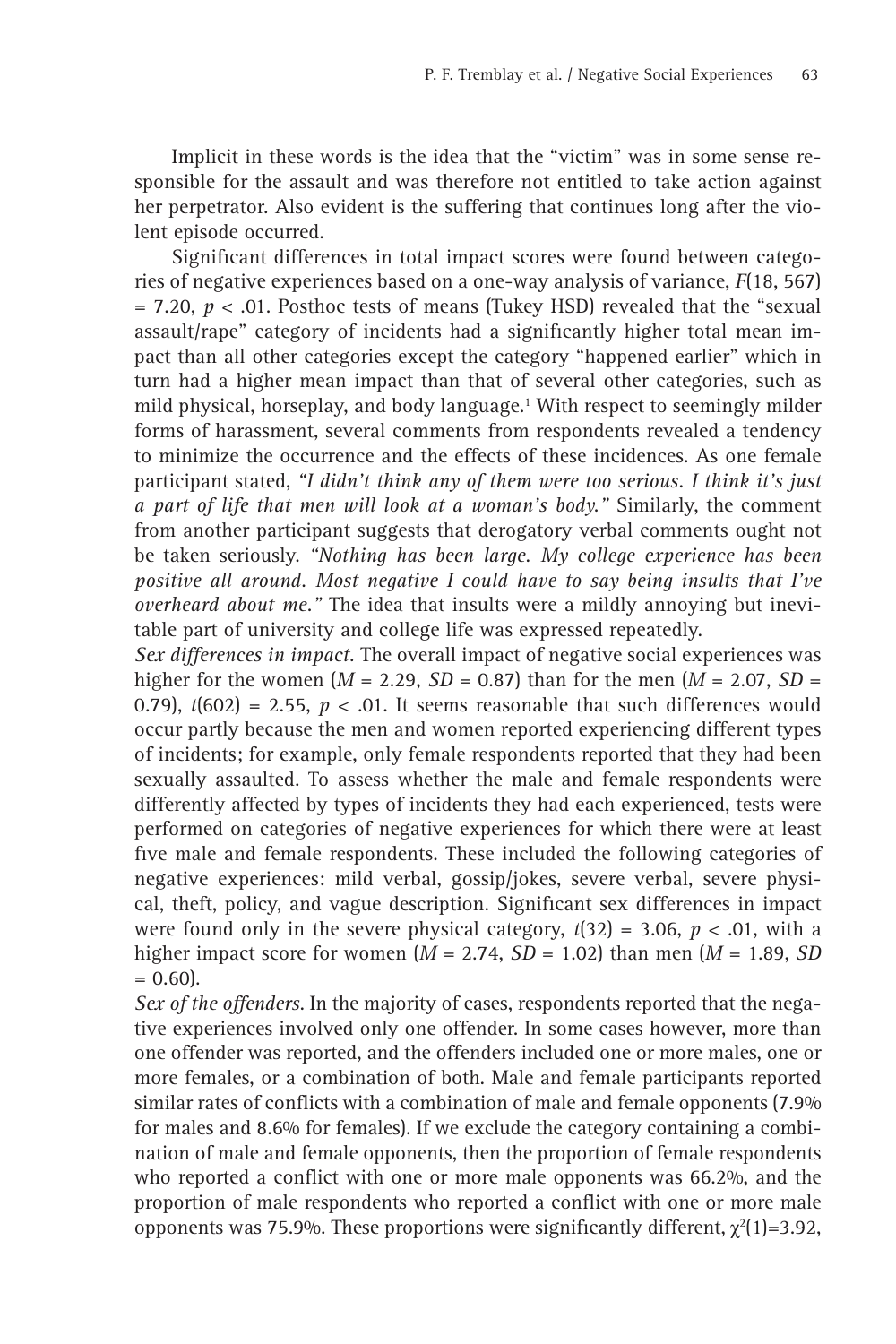| Í<br>ł                        |
|-------------------------------|
| I<br>I<br>,                   |
| ι<br>J                        |
|                               |
| ١<br>$\overline{\phantom{a}}$ |
| í                             |
| í                             |
| I<br>l<br>į                   |
| ļ<br>١                        |
| ĭ                             |
| ī<br>١                        |
| ١                             |
| I                             |
| l                             |
| $\frac{1}{10}$                |

| Most Significant Negative Social Experience                                                                                             |                 | Female           |                      |                 | Male             |                          |
|-----------------------------------------------------------------------------------------------------------------------------------------|-----------------|------------------|----------------------|-----------------|------------------|--------------------------|
|                                                                                                                                         | z               | $\%$             | M opp.<br>$\sqrt{6}$ | z               | $\%$             | M opp.<br>S <sub>0</sub> |
| Mild verbal (hurtful comment, name calling, humiliation)                                                                                | $\Xi$           | 23.1             | 65.2                 | 35              | 26.9             | 69.7                     |
| Body language (rude looks, intimidating gesture, objects thrown)                                                                        | 4               | $0.\overline{8}$ | 33.3                 |                 | $0.\overline{8}$ | 0.0                      |
| cars<br>Whistling/shouting from                                                                                                         | 4               | 0.8              | 100.0                | $\sim$          | 2.3              | 100.0                    |
| Gossip, jokes                                                                                                                           | 66              | 13.8             | 38.3                 | $\overline{19}$ | 14.6             | 64.3                     |
| Severe verbal (yelling, swearing, threats of harm, intimidation)                                                                        | 34              | 7.1              | 50.0                 | 15              | 11.5             | 92.9                     |
| Horseplay/harmless                                                                                                                      | $\supseteq$     | 2.1              | 62.5                 | $\sim$          | 2.3              | 100.0                    |
| Mild physical (inappropriate touch, grabbing, restraining, pushing due to crowding)                                                     | 39              | $\overline{6}$   | 94.6                 |                 | 0.8              | 100.0                    |
| Severe physical (physical assault, kicking, forceful pushing, slapping, hitting, biting)                                                | 22              | 4.6              | 63.2                 | $\overline{12}$ | 9.2              | 83.3                     |
| tact<br>Sexual advances no cont                                                                                                         | $\overline{12}$ | 2.5              | 91.7                 | $\circ$         | 0.0              |                          |
| Sexual incidents/not rape (attempted rape or sexually aggressive behaviours such as<br>trying to put hands down another person's pants) | 25              | 5.2              | 96.0                 | $\circ$         | 0.0              |                          |
| Rape/sexual assault                                                                                                                     | $\overline{13}$ | 2.7              | 100.0                | $\circ$         | 0.0              |                          |
| Stalking/following                                                                                                                      | L               | 1.5              | 85.7                 | $\circ$         | 0.0              |                          |
| Theft                                                                                                                                   | 22              | 4.6              | 54.5                 | $\circ$         | 4.6              | 100.0                    |
| Graffiti/vandalism/print media                                                                                                          | 12              | 2.5              | 85.7                 | $\circ$         | 0.0              |                          |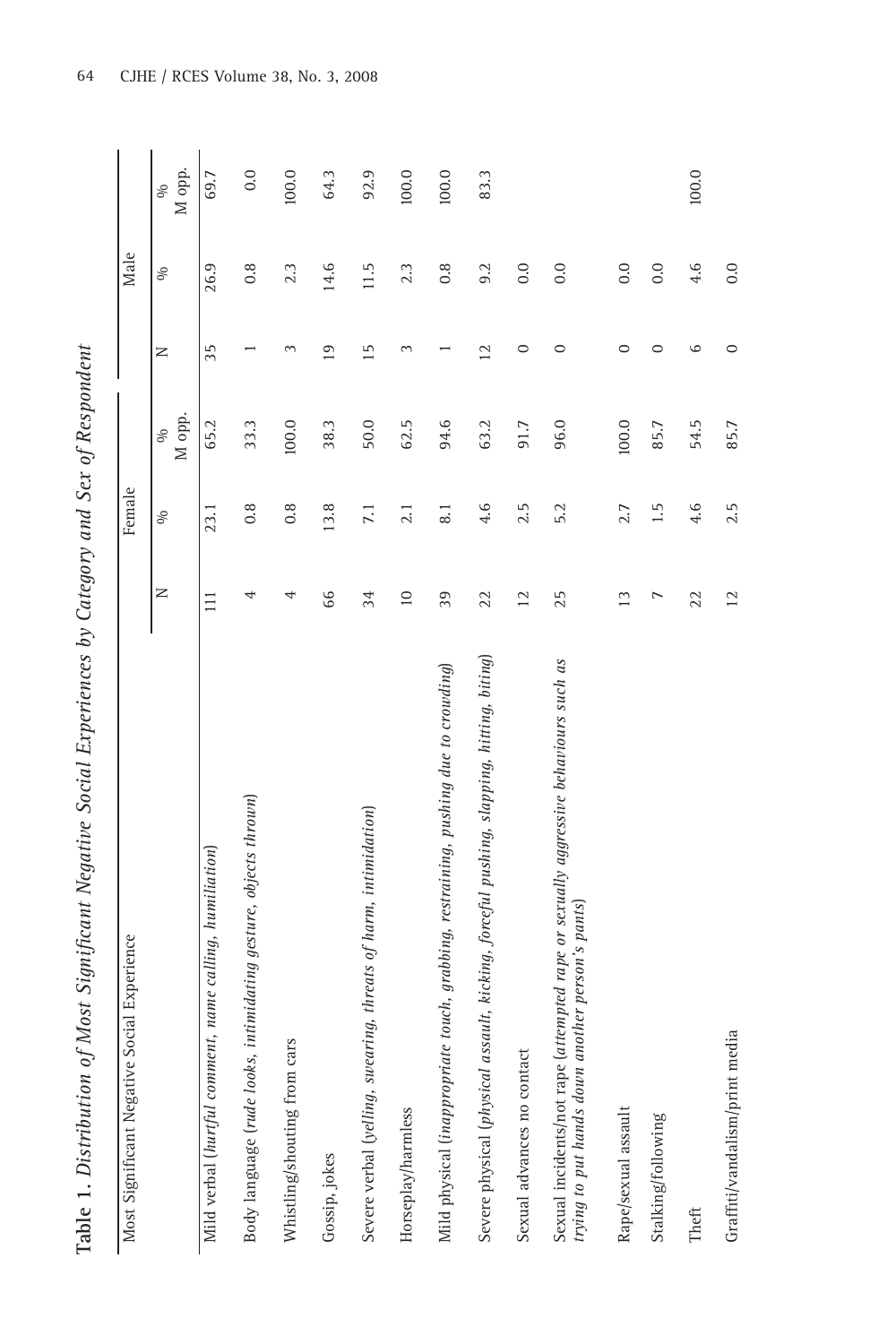| Noise disruption                                                                                                                                               | 5             | $\ddot{=}$ | 0.0   | $\mathbf{\sim}$ | 1.5 | 100.0 |
|----------------------------------------------------------------------------------------------------------------------------------------------------------------|---------------|------------|-------|-----------------|-----|-------|
| Phone/computer (online harassment, website photo displays, prank phone calls)                                                                                  | 24            | 5.0        | 76.2  | 4               | 3.1 | 100.0 |
| Policy/rules (institution-related problem, e.g., university/college procedures, perceived<br>unfair workload, grades, insufficient office hours)               | 22            | 4.6        | 66.7  | 12              | 9.2 | 54.5  |
| Vague descriptions ("argument," "fight," "coerce," "peer pressure")                                                                                            | 23            | 4.8        | 38.9  | 9               | 6.9 | 62.5  |
| Flirting                                                                                                                                                       |               | 0.2        | 100.0 | $\circ$         | 0.0 |       |
| Self-harm                                                                                                                                                      | 0             | $\circ$    |       |                 | 0.8 |       |
| Happened earlier                                                                                                                                               | $\infty$      | 1.7        | 71.4  |                 | 2.3 | 100.0 |
| else<br>Happened to someone                                                                                                                                    | $\frac{6}{1}$ | 3.3        | 73.3  | 4               | 3.1 | 100.0 |
| Total                                                                                                                                                          | 480           | 100        | 66.2  | 130             | 100 | 75.9  |
| ote. % M opp. refers to the proportion of incidents that occurred with male opponents (as opposed to female opponents). Note that in some incidents, both male |               |            |       |                 |     |       |

Note. % M opp. refers to the proportion of incidents that occurred with male opponents (as opposed to female opponents). Note that in some incidents, both male<br>and female opponents were involved or no gender of opponent wa Note. % M opp. refers to the proportion of incidents that occurred with male opponents (as opposed to female opponents). Note that in some incidents, both male and female opponents were involved or no gender of opponent was reported. These incidents are not included in the calculation of % M opp. Two respondents did not indicate their sex and two reported that they are transgendered.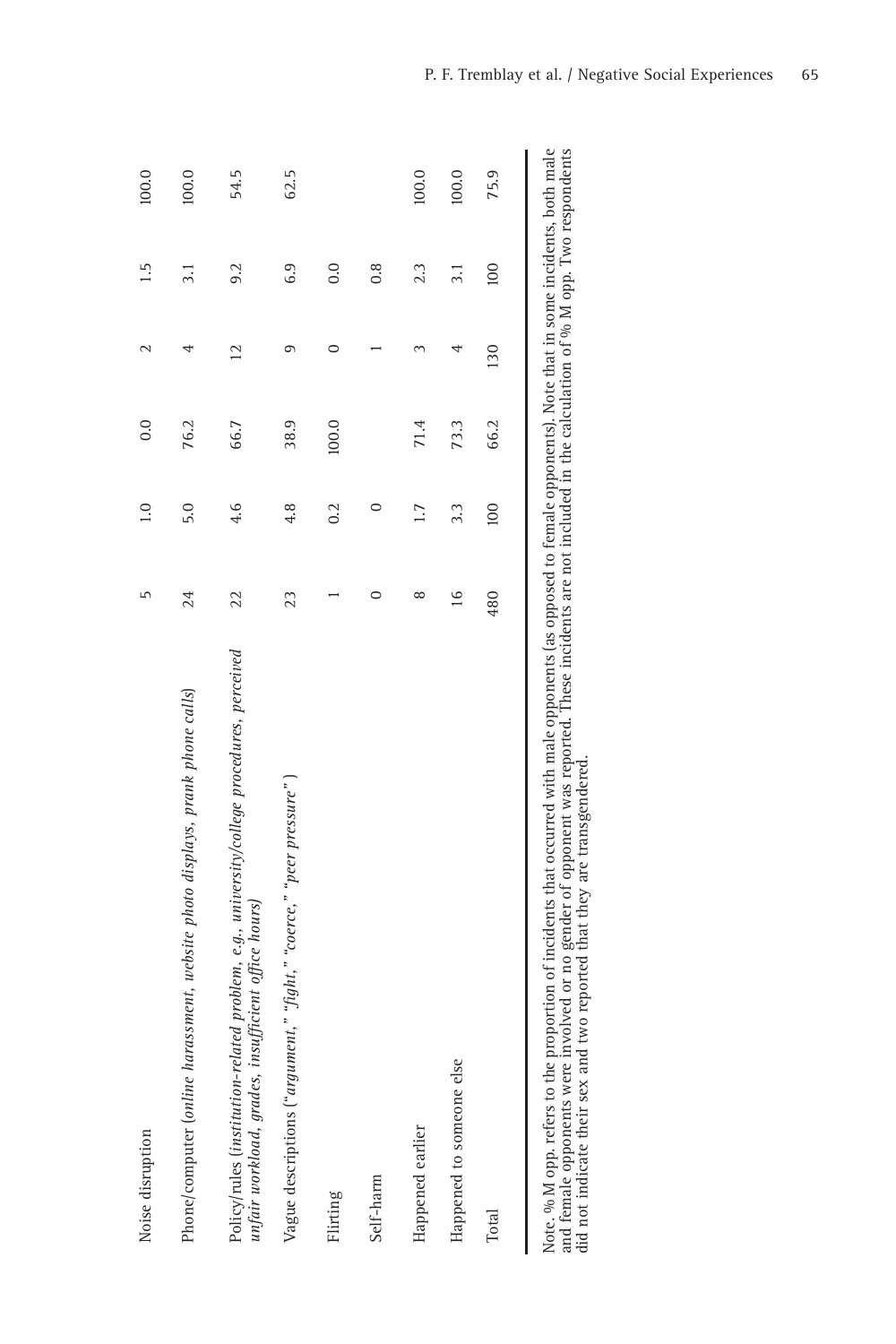

## **Figure 1. Total impact mean by category of negative social experience.**

Error bars show the 95th percent confidence intervals.  $1=$  no impact;  $2 =$  little impact;  $3 =$  moderate impact; 4 = large impact; 5 = very large impact.

 $p < .05$ . Table 1 also shows the proportions of conflicts that occurred with male opponents by sex of the respondents and category of negative incidents. Within these categories, women report higher proportions of incidents occurring with male opponents than with female opponents except in the categories of gossip and jokes, body language, and noise disruption where a larger proportion of the events occur with female opponents and in the category of severe verbal incidents where the proportions of male and female opponents are equal.

A two-way ANOVA investigating the influence of sex of participant by sex of offender (male only, female only, combination of males and females) on impact scores revealed higher scores when the offender was female (*M* = 2.37) or a combination of males and females  $(M = 2.40)$  than when the offender was male  $(M = 2.11)$ ,  $F(2,570) = 4.25$ ,  $p < .05$ . Further inspection of this result suggests that although the interaction between sex of the participant by sex of the offender was not significant, the group of male participants who reported male opponents had the lowest mean  $(M = 1.96)$  and accounts partly for the higher impact mean associated with female offenders.

*Living arrangements.* Students were asked whether they lived in: (1) a university/college residence, (2) an apartment/room/house 'by myself', (3) at home with parents, (4) a house or apartment with at least one roommate, (5) a house or apartment with spouse/partner, or (6) other. Upon inspection of the reported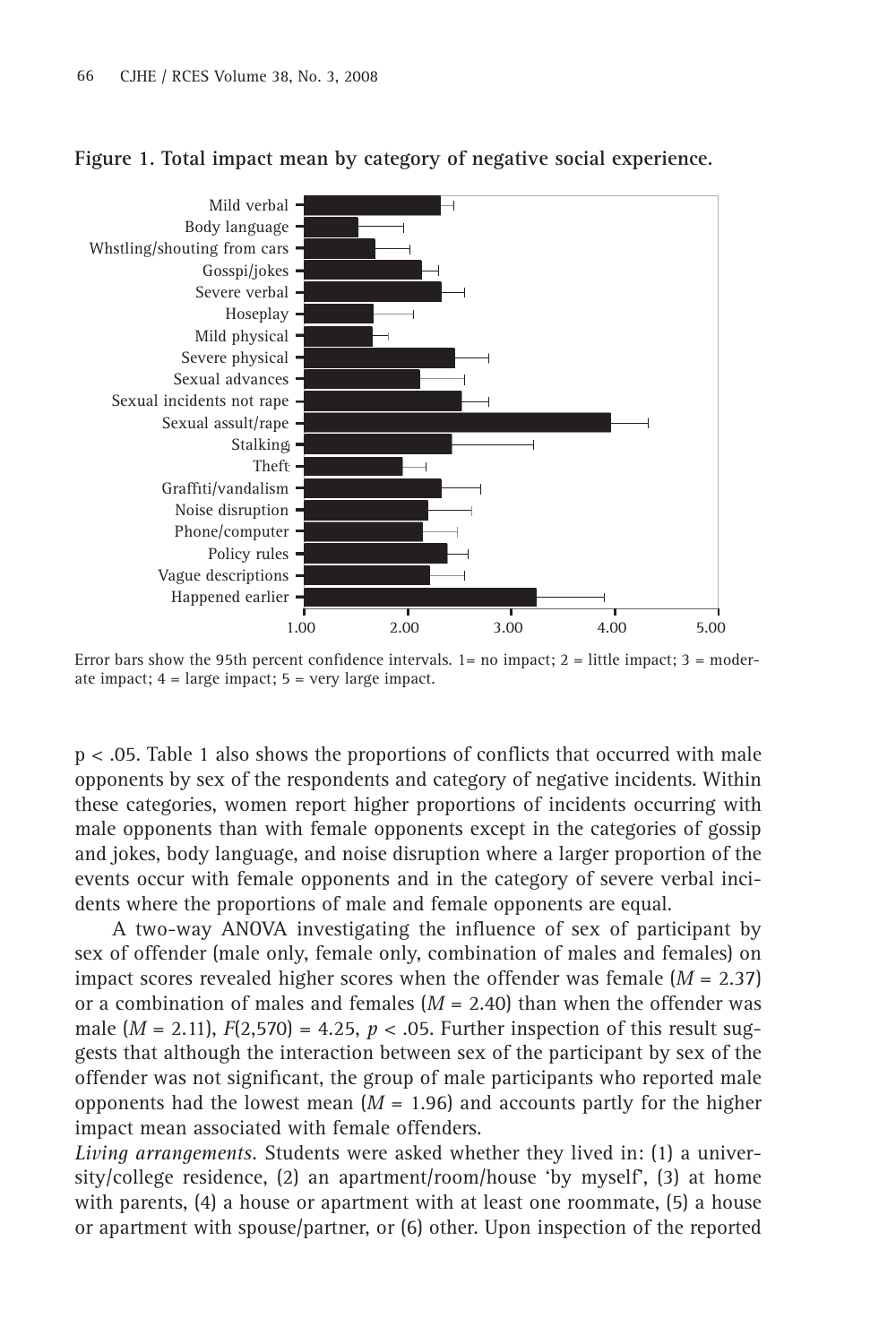living arrangements in the 'other' category, a new category labelled "living with children" was formed and consisted of only female students. To control for possible sex differences, a two-way ANOVA of impact scores was conducted with living arrangements (leaving out the "living with children" category) and sex of respondent as the independent variables. No significant effects were found. Since only female students reported "living with children," we also conducted a one-way ANOVA on types of residence for female students only which resulted in significant differences in the total impact scores,  $F(5, 464) = 2.44$ ,  $p < .05$ . The mean impact scores were 2.04 (university/college residence), 2.54 (by myself), 2.21 (home with parents), 2.31 (with at least one roommate), 2.33 (with spouse or partner), and 2.63 (with children). Posthoc tests revealed that the category "by myself" resulted in significantly higher total impact scores than did the category "university/college residence."2

*College and university differences.* Significantly more respondents in the university sample (68.1%) reported negative social experiences than did those from the college sample (50.2%),  $\chi^2$  (1) = 38.48, p < .01. The proportions of different types of negative experiences were compared for respondents from the two institutions. The only significant difference found was that college students reported a higher proportion of policy/rule incidents (9.5%) than university students (3.5%),  $\chi^2(1)$  = 9.70, p < .01.<sup>3</sup> A two-way ANOVA with institution (college vs. university) and sex of respondent as the independent variables revealed no significant differences between the institutions in total impact scores,  $F(1,600)$ = 2.02, *ns*. As a result of these overall similarities between institutions, we combined the data from both groups of students.

*Ethnoracial differences.* The ethnoracial distribution of participants who reported their most significant negative social experience was as follows: 78.2% White, 3.6% Chinese, 3.6% Multiracial, 2.6% Arab/West Asian, 2.6% South Asian, 1.8% Aboriginal, 1.8% Black, 1.2% Latin American, and 4.6% Other. A two-way ANOVA with ethnoracial group (White vs. All Other) and sex as the independent variables revealed a significant ethnoracial effect on the total impact scores,  $F(1,596) = 10.42$ ,  $p < 0.01$ , where the mean impact score for White respondents ( $M = 2.09$ ) was lower than for the All Other group ( $M = 2.39$ ). This result may have been due in part to groups experiencing different types of negative social experiences. This possibility was investigated by comparing the distribution of types of incidents for the two ethnoracial groups. In general these were similar, and the largest difference occurred in the categories of "gossip/jokes," where the proportion was higher for the All Other group and "mild verbal," where the proportion was higher for the White group. More importantly, these numbers may not fully capture the impact of racist comments, behaviours, or attitudes. Although respondents made few comments explicitly about racism, those that were reported were disturbing and warrant further attention and consideration. For example, one female student said, *"The experience that had the most impact on my life was when I was told to shut the F up and to take off my paki diaper which in this girl's eyes meant the hijab."*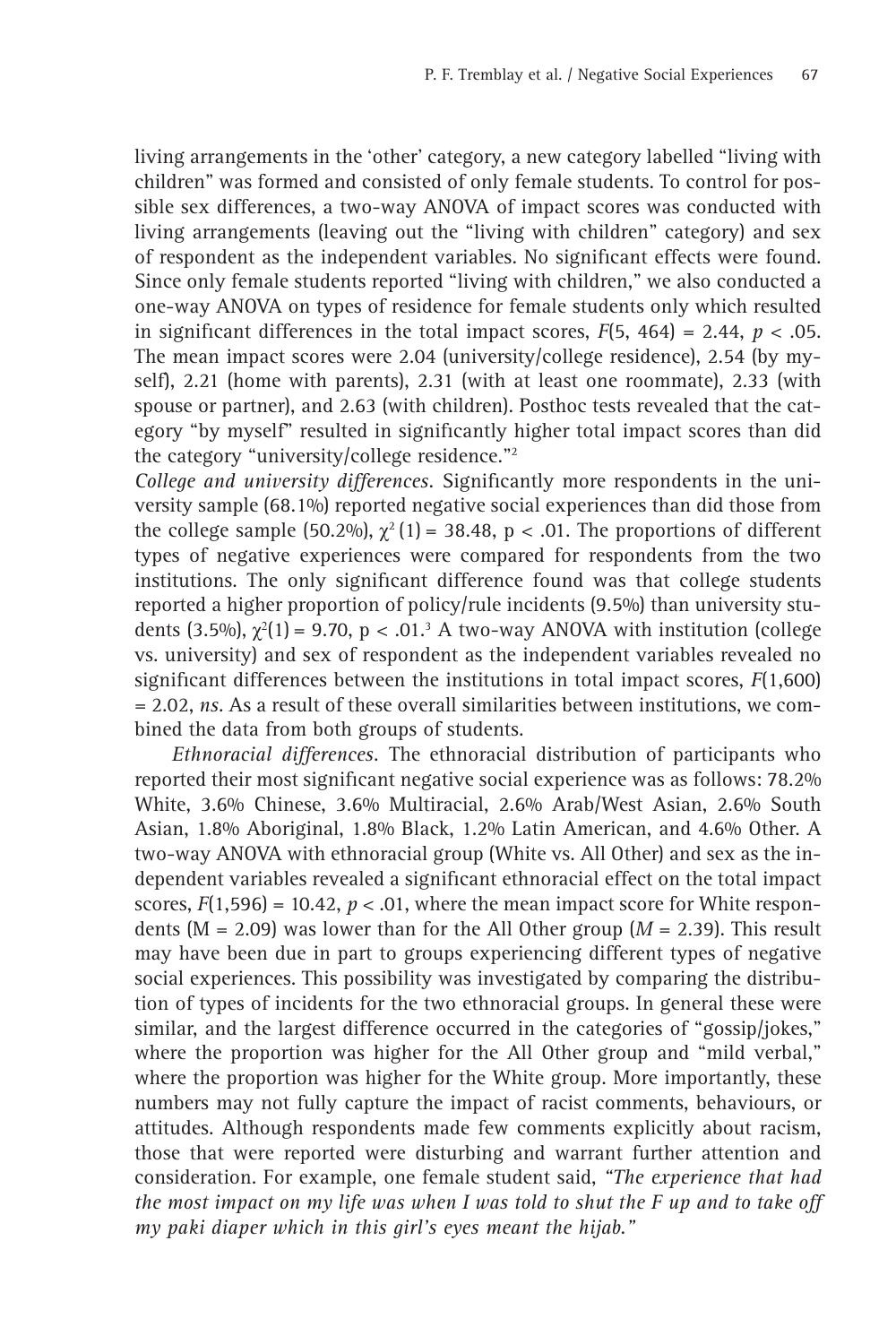*Disability.* The proportions of students who reported that they have a disability were as follows: 1.6% physical, 4.6% learning, 3.3% psychiatric, 6.2% visual, 0.8% hearing, 0.3% culturally deaf, and 1.8% other disability. For each type of disability, individual two-way ANOVAs of impact scores with sex of respondent and disability (yes or no) as independent variables were performed. Significantly higher impact scores were found for individuals who reported a Learning Disability,  $F(1,600) = 7.77$ ,  $p < .01$ ,  $M_{disability}$  2.69,  $M_{no-disability} = 2.16$ , and Psychiatric Disability,  $F(1,600) = 12.35, p < .01, M_{disability}^T 2.89, M_{no-disability} = 2.16.$ 

# *Impact on Academic Work*

To assess the differences among the categories of negative experiences on students' academic performance, a one-way ANOVA was performed for type of incident with impact on academic work as the dependent variable. The test revealed significant differences in the mean impact of different type of incidents,  $F(18,566) = 6.37$ ,  $p < .001$ . As can be seen in Figure 2, the "policy rules" category  $(M = 3.33)$  had the highest mean impact on academic work followed by the "sexual assault/rape" category  $(M = 3.15)$ . Tukey HSD posthoc tests revealed that the "policy rules" category had a significantly higher impact on academic work than all other categories except the "sexual assault/rape," "happened earlier," "noise disruption," and "stalking" categories. Also, the category "sexual assault/rape" had a significantly higher impact than phone/computer, theft, other sexual incidents, mild physical, horseplay, and gossip/jokes.



**Figure 2. Impact on academic work mean by category of negative social experience.**

Error bars show the 95th percent confidence intervals. 1= no impact;  $2 =$  little impact;  $3 =$  moderate impact;  $4 = \text{large impact}$ ;  $5 = \text{very large impact}$ .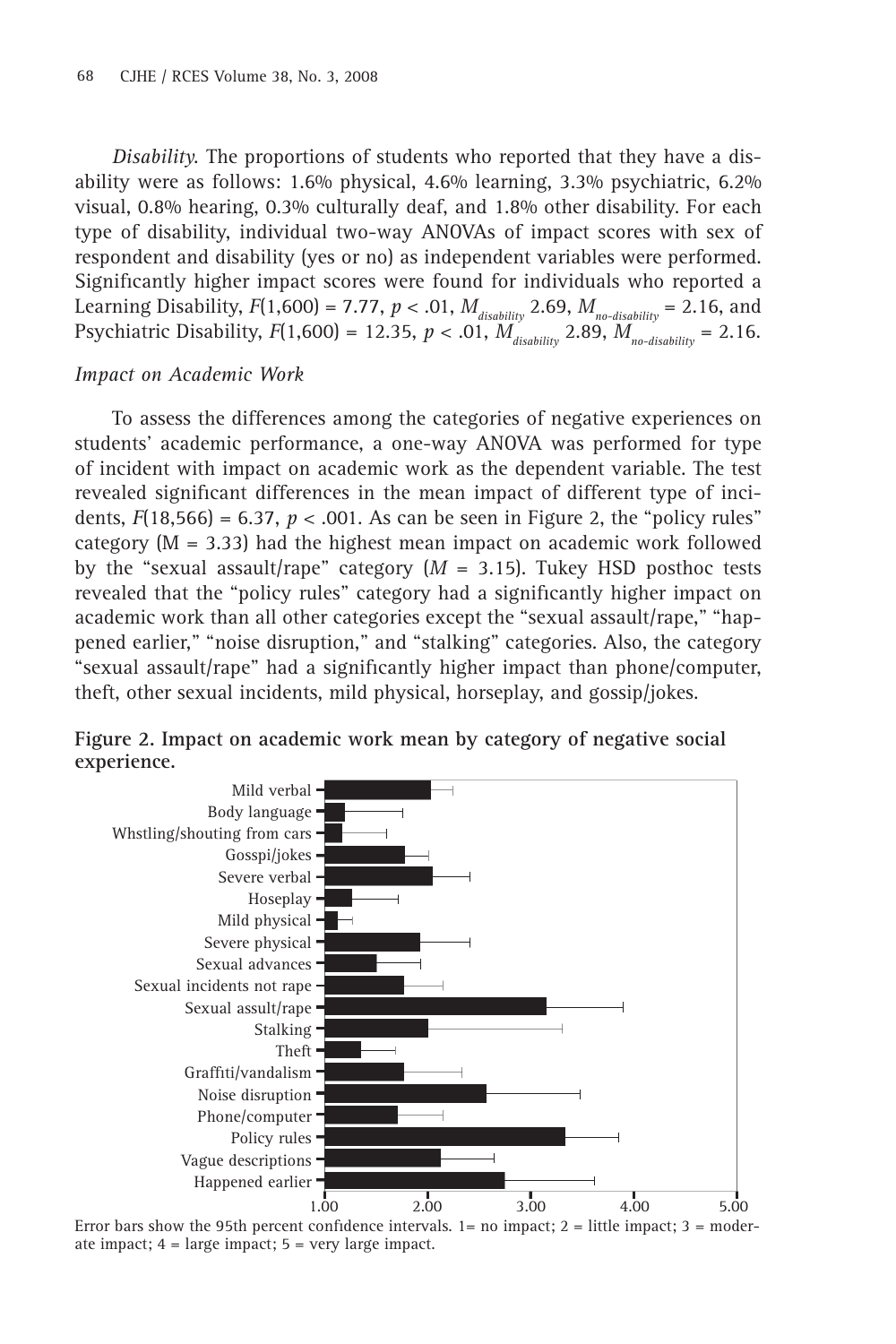It should not be construed that incidences which fell outside of the "sexual assault/rape" category were without consequence. Although it is not possible to state with certainty whether or not offensive comments, attitudes, or behaviours had a direct impact on academic performance, the qualitative data enable us to glean important insights. More specifically, disturbing comments from several students regarding the climate within the classroom are insightful and useful to consider in this regard.

> I can write off the instructor as he is an asshole to the entire class ... not just me, but the classmate, who is in her late 40s, should be forced to take part in a campus wide religious tolerance program as she is just as bad toward the Muslims in my class as well. She talks out loud in the classroom about them rotting in hell as well, straight to their faces, when they are wearing headcoverings and I know this upsets her to the nth degree.

Several students described comments by professors as their most disturbing experience. One spoke about discriminatory comments toward students with disabilities, stating *"the most serious was the discrimination from the professor and the seeming ignorance of some of [the university's] administration staff regarding the needs of students with disabilities."* Another university student told of being yelled at and belittled by a professor.

> I was yelled at by a professor in from of a class of approximately 150. He yelled at me, belittled me, singled me out in front of a lot of people, embarrassed, and insulted me. The worst thing he said was, 'I'm going to kill you'. He was obviously enraged and out of control.

Concerns regarding inappropriate behaviour, unwanted attention, and the misuse of positions of authority on the part of professors were heard by several respondents. One student remarked, *"the experience with the professor was the most serious to me because he was in a position of authority and used it to essentially make fun of me."* Similarly, another student explained that her most distressful incident was *"the TA asking me to pose for pictures wearing a small dress and riding a bicycle."* It is noteworthy that all of these comments were reported by female students. Although we are not able to ascertain the direct impact of these statements, they suggest that students encounter a range of undesired, unsolicited, and unpleasant experiences within the classroom and at the very least, warrant further scholarly consideration.

#### **DISCUSSION**

Although various studies have documented incidents of harassment, aggression, and violence experienced by university and college students, the approach taken in the present study was to assess a broad range of negative social experiences and to explore the impact of these experiences on students' emotional state and their academic work. Our approach revealed that, for this sample of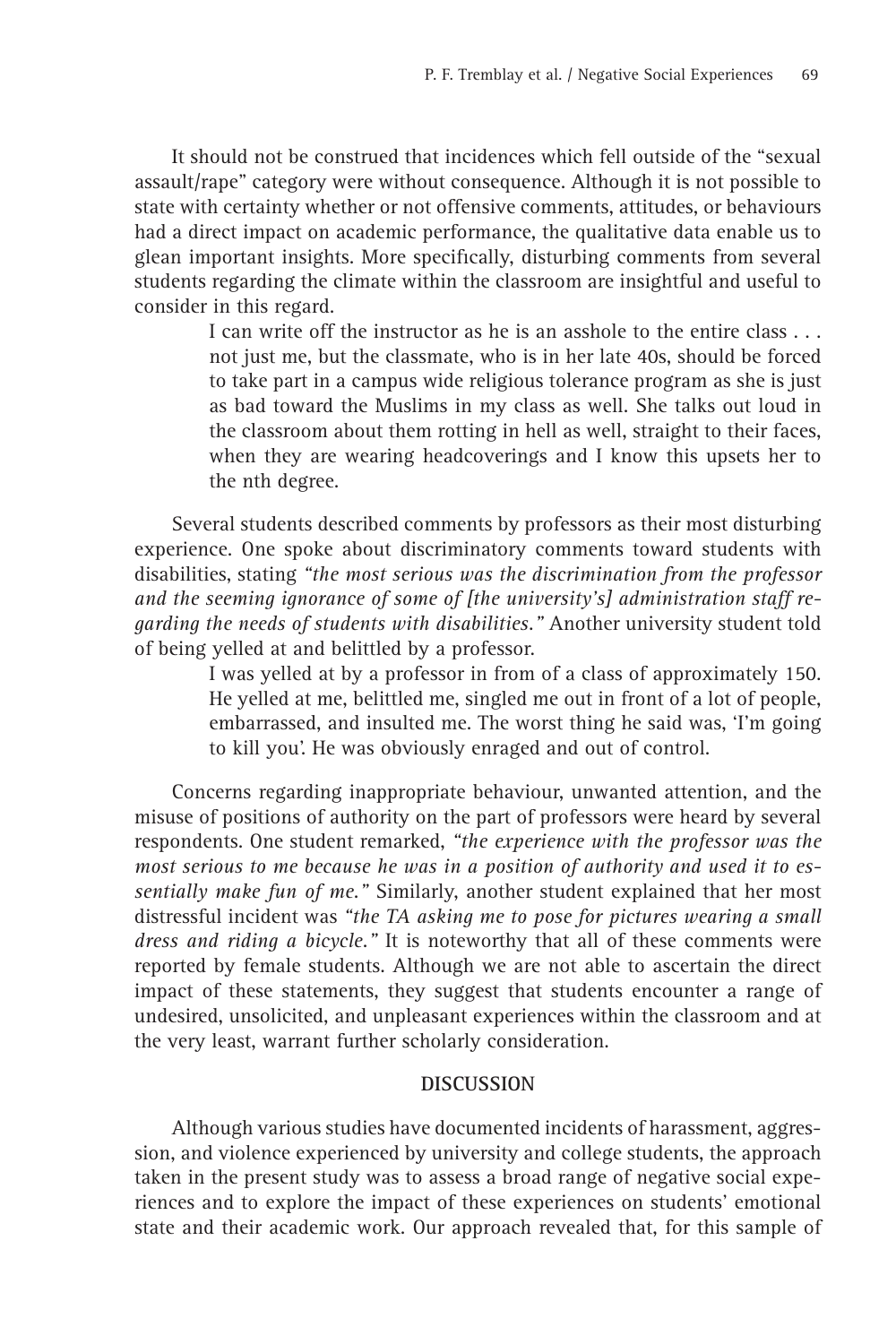Canadian college and university students, nearly two thirds of women and half of men have had some experience with unwanted negative social incidents. The majority of these experiences were verbal rather than physical in nature and, according to the students, had relatively little impact on them, emotionally or academically. Overall, then, during their postsecondary experience, most of the students' negative interpersonal encounters appear to have been quite mild.

Despite this reassuring result, it is clear that not all students have been so fortunate. Some report having been quite seriously affected by the incidents they described, even when they have had what may appear to be relatively benign experiences involving, for example, "mild" verbal abuse where the overall impact of such events on most respondents in the study was low. In addition, even though the total number of students who reported experiencing serious violence, such as sexual assault/rape, was low (2.7% of all females), such events have had a significant impact on their lives, as have events reported in the category 'happened earlier,' such as prior sexual assaults or being abused during childhood.

The men and women who participated in this study reported experiencing certain kinds of negative experiences in similar proportions, including mild verbal abuse, gossip/jokes, and theft. However, all of the sexually-related experiences were reported by women, as well as nearly all of the mild physical incidents, which consisted largely of "grabbing" incidents. Female students also reported significantly higher impact scores for the severe physical category of incidents than did the male students. For male-reported incidents in this category, the majority of opponents were other men (83.3%) and for female-reported incidents, 63.2% of the perpetrators were men (similar to results reported by Tremblay, Graham, & Jelley, 2005).

Female students who lived by themselves had significantly higher impact scores associated with negative social experiences than female students who were living in a college or university residence. This difference may be due to a greater sense of vulnerability felt by women who are living alone and who may not have as much access to supportive relationships. Students with learning disabilities or psychiatric disabilities also reported a higher impact of the incidents than other students. The mean impact score was lower for students in the White category than students in the other group consisting of a combination of all other ethnoracial groups. This result is not surprising given reports of negative experiences based on ethnicity and race. More research is needed on the influence of ethnoracial differences and disabilities on the prevalence and impact of negative social experiences among college and university students.

With respect to academic work, students reported a moderate impact of negative social experiences in the categories of policy rules, sexual assault/ rape, events that occurred earlier, and noise disruption. Negative experiences labelled as "policy rules" included perceived unfair workload, grades, classroom regulations, administrative difficulties, and conflicts between professors or teaching assistants and students. These results are particularly important in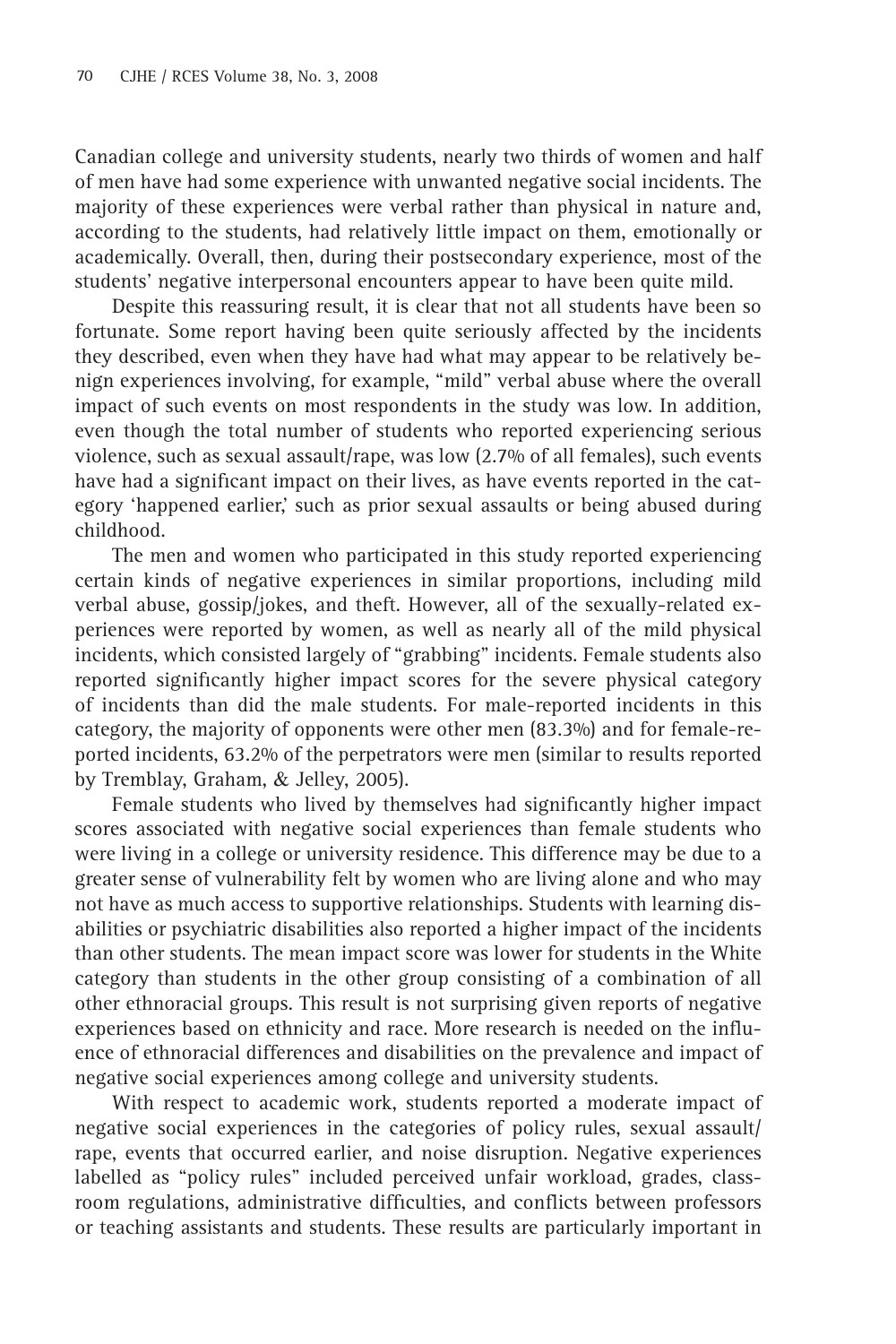light of findings that uncivil behaviour is associated with perceptions of social ostracism and interactional injustice which can in turn have various negative consequences including a negative impact on cognitive abilities (Barker Casa & Cortina, 2007).

The low rate of response (15.7%) is a limitation of this study, and we suspect that many students who were invited to participate may have decided not to respond if they did not have a negative social experience to report. The main implication of this low response rate is that the present study does not provide a precise estimate of the prevalence of negative social experiences on campus. As well, it is possible that the use of a computer-based survey may have dissuaded some from participating. Although this approach affords a greater degree of anonymity than more traditional pen and paper survey questionnaires or faceto-face interviews, it is also possible that some students were reluctant to share deeply personal experiences in such a seemingly impersonal manner. However, the present study provides a detailed picture of the types of interpersonal conflict situations that arise among students and provides a useful first step in developing a classification of these experiences.

Contrary to a popular perception of violence as a present-absent phenomenon, the findings from this research support the notion that negative social acts are present in multiple forms and, while shooting outbreaks on college campuses may grab the headlines, it is clear that negative social experiences experienced by students occur along a broad continuum, weighted by degrees of hostility and the relative social costs of acknowledging or ignoring them. Female students are particularly likely to be negatively affected by these experiences, even by those we might consider to be relatively "mild" in form. This finding is consistent with results reported in high school and preschool populations (see Berman, McKenna, Traher Arnold, MacQuarrie, & Taylor, 2000; Crick, Casas & Ku, 1999) where unwanted social experiences including verbal abuse and harassment may contribute to a diminished sense of self, feelings of guilt and shame, particularly among girls who may believe that they are somehow responsible for the offensive behaviour.

For those concerned with keeping college and university campuses safe, it is clear that students can be affected by a broad range of negative social experiences, some of which have a significant impact of their emotional wellbeing and academic performance. Programs focusing on prevention of sexual assault and violence against women should remain a priority, as should support services for people living with the aftermath of such experiences, including those which have occurred prior to their arrival on campus. However, although it is important to focus on more severe forms of violence, this study also highlights the importance of recognizing and providing supports to students who are exposed to other types of negative social experiences. One of the challenges in effective institutional response is to create a context wherein students can recognize and name the problem, a process that is complicated by the relatively amorphous, subtle, and insidious nature of unwanted social events. To ad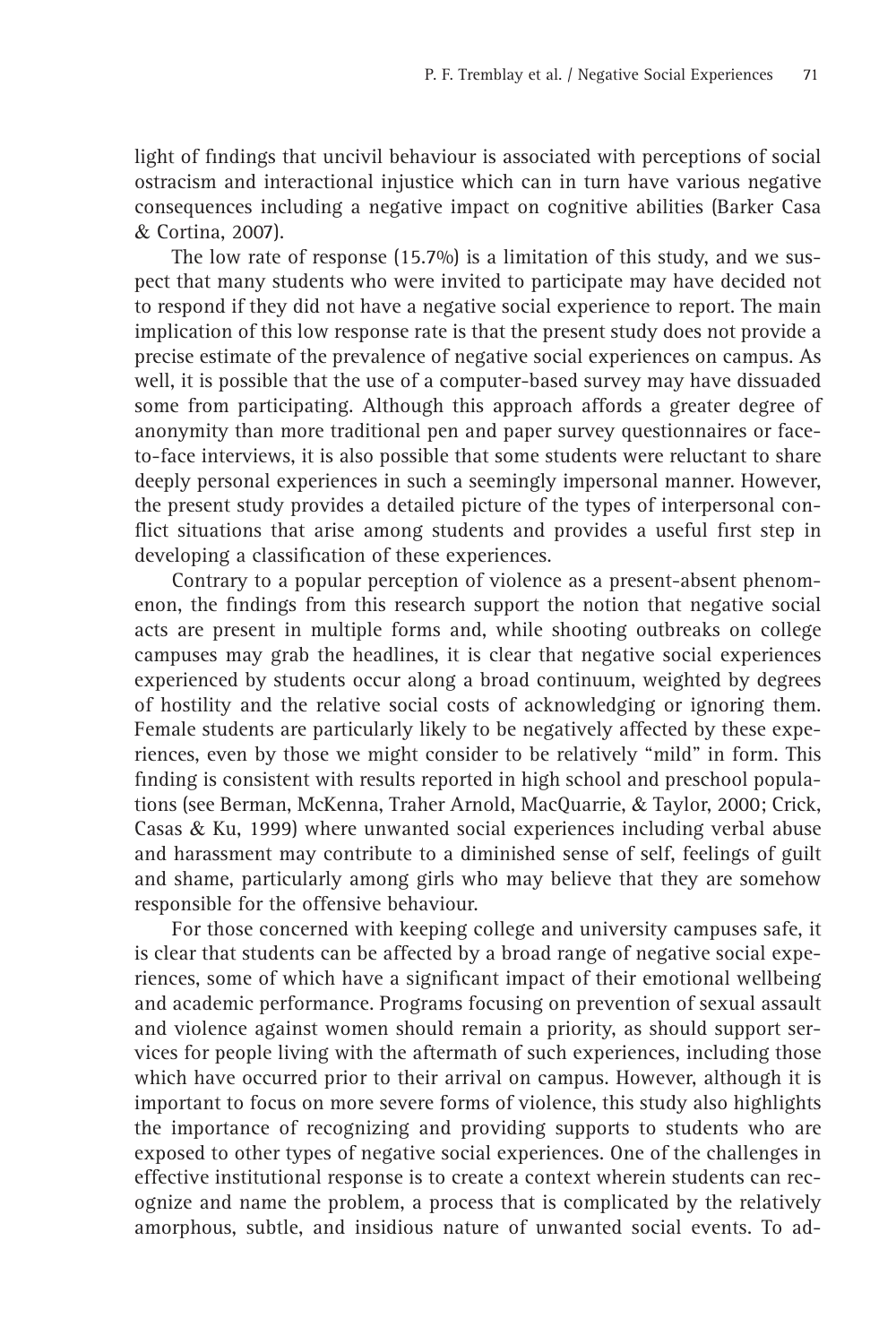dress the varied forms of negative social experiences that students commonly encounter, rather than to suggest that seemingly mild incidences are without consequence, a prudent institutional response may be to acknowledge that the effects of these experiences are often subtle and insidious, and may last long after the offense has occurred. In addition, institutions should anticipate and educate students about interpersonal conflict rather than merely reacting after the fact. Although most universities and colleges have sexual harassment policies in place, these need to be routinely reviewed and revised to ensure that they provide the requisite degree of safety students need and have the necessary depth and breadth to encompass a wide range of situations. Commonly employed punitive responses, including discipline, dismissal, and legal action, may be useful in the short term. However, these approaches contribute to a perception that such incidents are isolated problems between individuals and are generally ineffective in their capacity to bring about lasting change at a deeper structural or systemic level. The latter, which requires a serious examination of the social climate on university and college campuses, is more difficult to achieve and requires a substantial commitment on the part of campus administrators.

#### **NOTES**

- <sup>1</sup> It should be noted that the categories "Flirting" and "Self harm" were not included because they only had one respondent each. The category "Happened to someone else" was also omitted in this analysis because it referred to incidents not experienced by the respondent.<br><sup>2</sup> Note that the lack of statistical difference between the highest mean of
- 2.63 (living with children) and the mean in other categories was due to low sample size.
- <sup>3</sup> In order to control for the increase in Type 1 error associated with performing 22 tests, we used a conservative alpha value of .01. Only two other categories were significant at the .05 level: "Noise disruption" and "Happened to someone else" with higher proportions in the college sample).

## **REFERENCES**

Adlaf, E. M., Demers, A., and Gliksman, L. (Eds.) (2005). *Canadian campus survey 2004*. Toronto, Centre for Addiction and Mental Health.

Aosved, A. C., & Long, P. J. (2005). College women's experiences of psychological maltreatment and sexual assault. *Violence and Victims*, *20*, 577-587.

Berman, H., McKenna, K., Traher Arnold, C., MacQuarrie, B., & Taylor, G. (2000). Sexual harassment: Everyday violence in the lives of girls and women. *Advances in Nursing Science, 22(4)*, 32-46.

Barker Caza, B., & Cortina, L. M. (2007). From insult to injury: Explaining the impact of incivility. *Basic and Applied Social Psychology*, *29*, 335-350.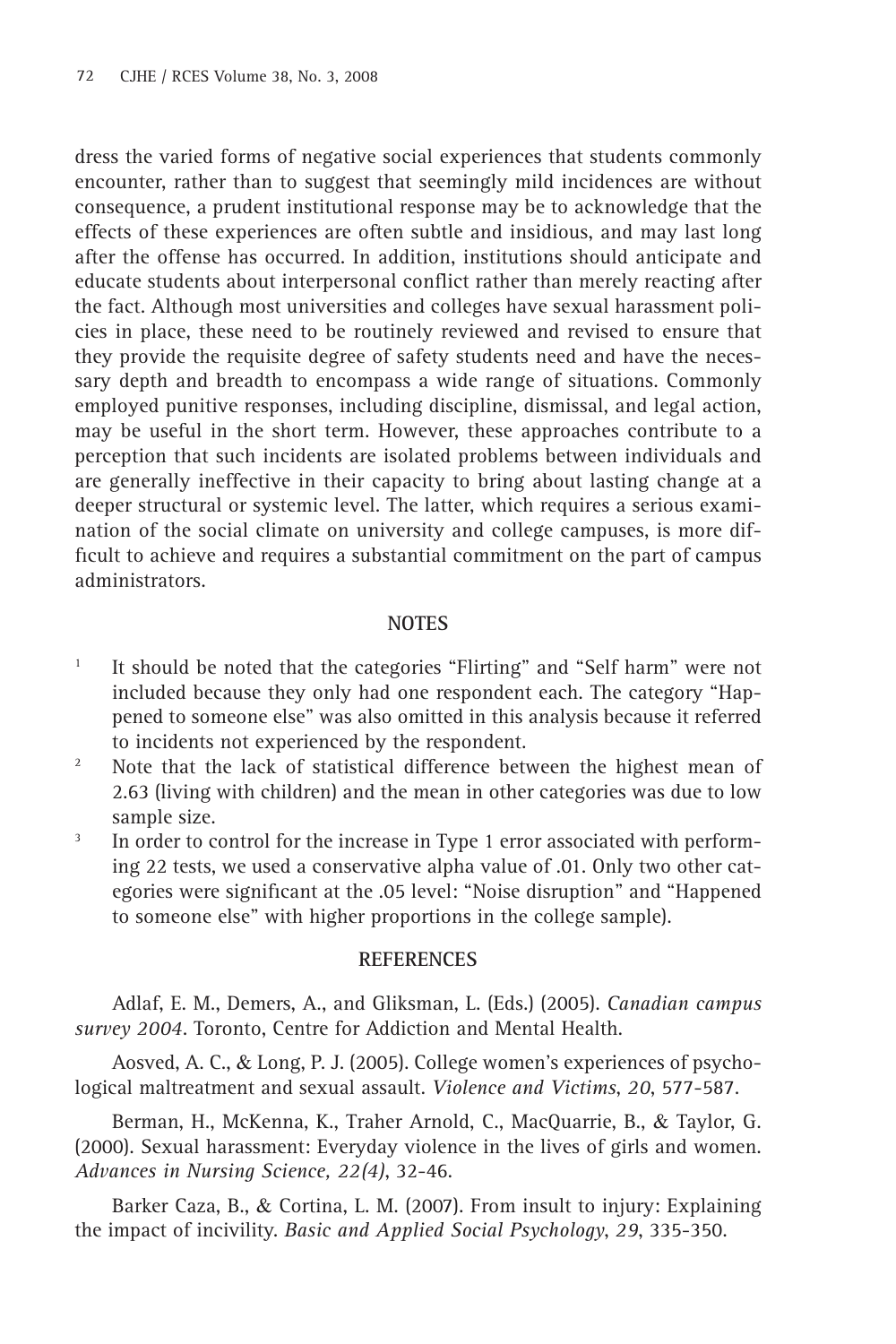Brush, L. D. (2000). Battering, traumatic stress, and welfare-to-work transition. *Violence Against Women, 6,* 1039-1065.

Crick, N. R., Casas, J. F., & Ku, H. C. (1999). Relational and physical forms of peer victimization in preschool. *Developmental Psychology, 35(2),* 376-385.

DeKeseredy, W. & Kelly, K. (1993). The incidence and prevalence of woman abuse in Canadian university and college dating relationships. *Canadian Journal of Sociology*, 18(2), 137-159.

Fisher, B. S., Cullen, F. T., & Turner, M. G. (2000). *The sexual victimization of college women*. Washington, DC: U.S. Department of Justice, Office of Justice Programs, National Institute of Justice.

Graham, K., Tremblay, P. F., Wells, S., Pernanen, K., Purcell, J., & Jelley, J. (2006). Harm, intent and the nature of aggressive behavior of males and females: Measuring aggression in the real world based on observations of barroom behavior. *Assessment*, *13*, 280-296.

Gross, A. M., Winslett, A., Roberts, M., & Gohm, C. L. (2006). An examination of sexual violence against college women. *Violence Against Women*, *12*, 288-300.

Harris, M. B. (1992). Sex, race and experiences of aggression. *Aggressive Behavior*, *18*, 201-217.

Horsman, J. (1999). *Too scared to learn: Women, violence and education.* Toronto, ON: McGilligan Books.

Jones, S. L. (2000). Sexual assault on campus. *Dissertation Abstracts International*, *60*(8-B). 4228. (UMI No. 9945421).

Leonard, K. E., Quigley, B. M., & Collins, R. L. (2002). Physical aggression in the lives of young adults. Prevalence, location, and severity among college and community samples. *Journal of Interpersonal Violence*, *17*, 533-550.

Luckey, R. H. (1999). A study of interpersonal violence among college students living on campus. *Dissertation Abstracts International*, *60*(4-A), 1042. (UMI No. 9928064).

Mellin, E. A. (2004). An examination of the ability of gender, relational victimization, and rejection sensitivity to predict level and subjective experience of depression. *Dissertation Abstracts International, 64*(9-A), 3203. (UMI No. 3103835).

Raphael, J. (1996). *Prisoners of abuse: Domestic violence and welfare receipt*. A second report of the Women, Welfare, and Abuse Project. A Taylor Institute report. Chicago, IL.

Shonk, S. M., & Cicchetti, D. 2001. Maltreatment, competency deficits, and risk for academic and behavioral maladjustment. *Developmental Psychology*, *37*(1), 3-17.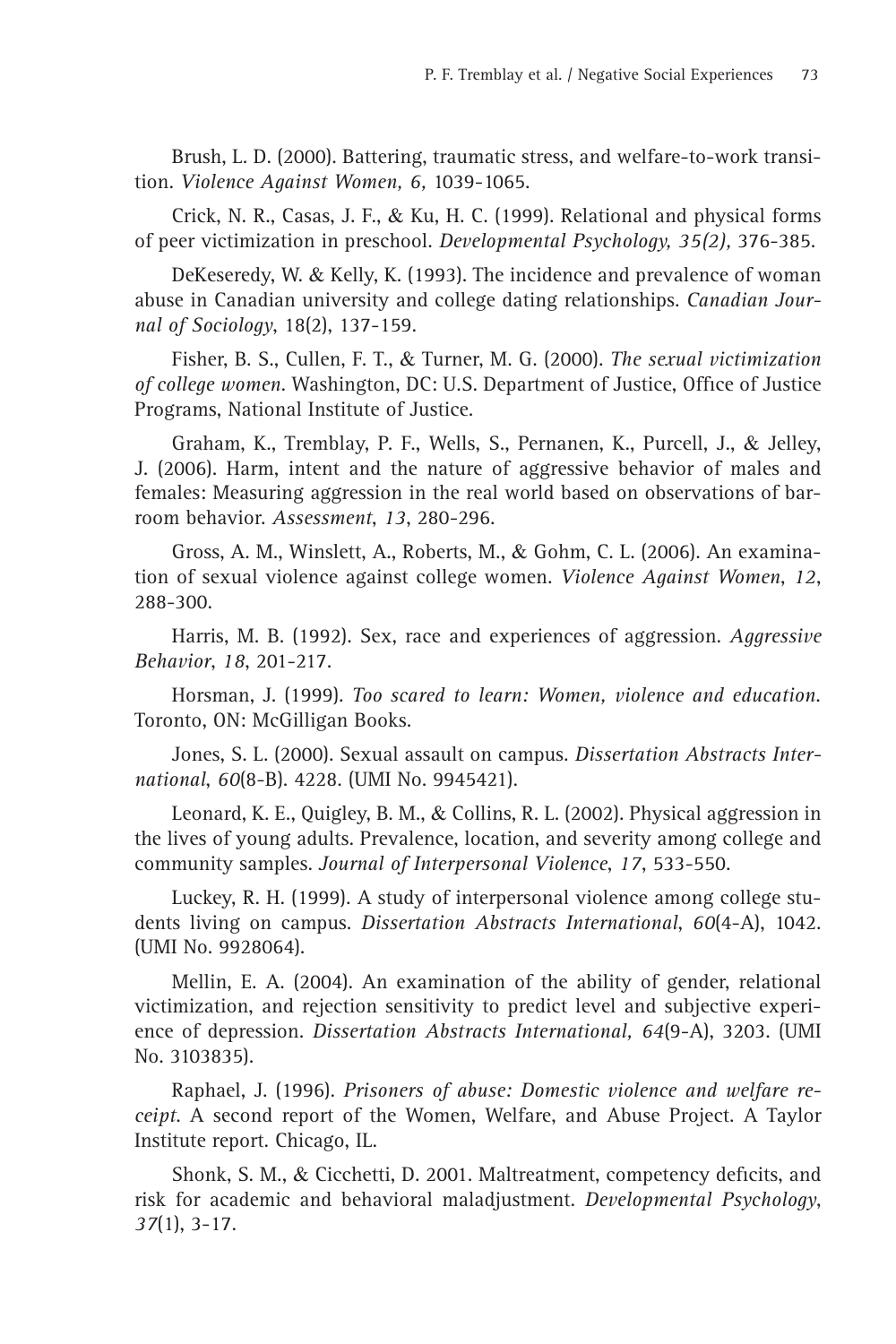Tremblay, P. F., Graham, K., & Wells, S. (2008). Severity of physical aggression reported by university students: A test of the interaction between trait aggression and alcohol consumption. *Personality and Individual Differences, 45,* 3-9.

Tremblay, P. F., Graham, K., & Jelley, J. (May 2005) *Experiences of physical aggression among university students.* Organized poster symposia presented at the 13th Annual Meeting of the Society for Prevention Research, Washington.

Wechsler, H., Lee, J. E., Kuo, M., & Lee, H. (2000). College binge drinking in the 1990s: A continuing problem: Results of the Harvard School of Public Health 1999 College Alcohol Study. *Journal of American College Health*, *48*, 199-210.

# **ACKNOWLEDGEMENT**

This study was supported by a Scotiabank Community Grant from the Centre for Research and Education on Violence Against Women and Children. We thank Stephanie Howe and Melissa Snell for coding the incidents, and Sarah Brennek for her suggestions regarding this manuscript.

# **CONTACT INFORMATION**

Paul F. Tremblay Centre for Addiction and Mental Health 100 Collip Circle, Suite 200 London, Ontario, Canada, N6G 4X ptrembla@uwo.ca.

Paul F. Tremblay is a Scientist in the Social, Prevention, and Health Policy Research Department at the Centre for Addiction and Mental Health, an Adjunct Research Professor in the Psychology Department at The University of Western Ontario, and an Academic Research Associate at the Centre for Research and Education on Violence Against Women and Children in London, Ontario. He is currently overseeing a CIHR funded diary-longitudinal study investigating alcohol consumption patterns, depressive symptoms, and experiences of conflict and aggression in a university student sample.

Roma Harris is a Professor in the Faculty of Information and Media Studies at The University of Western Ontario. Her current research is focused on health help-seeking in rural communities. She is leading the 'Rural HIV/AIDS Information Networks Project' funded by the Canadian Institutes of Health Research and she is also co-editor with Nadine Wathen and Sally Wyatt of the recently released book, *Mediating Health Information: The Go-Betweens in a Changing Socio-Technical Landscape*, published by Palgrave MacMillan.